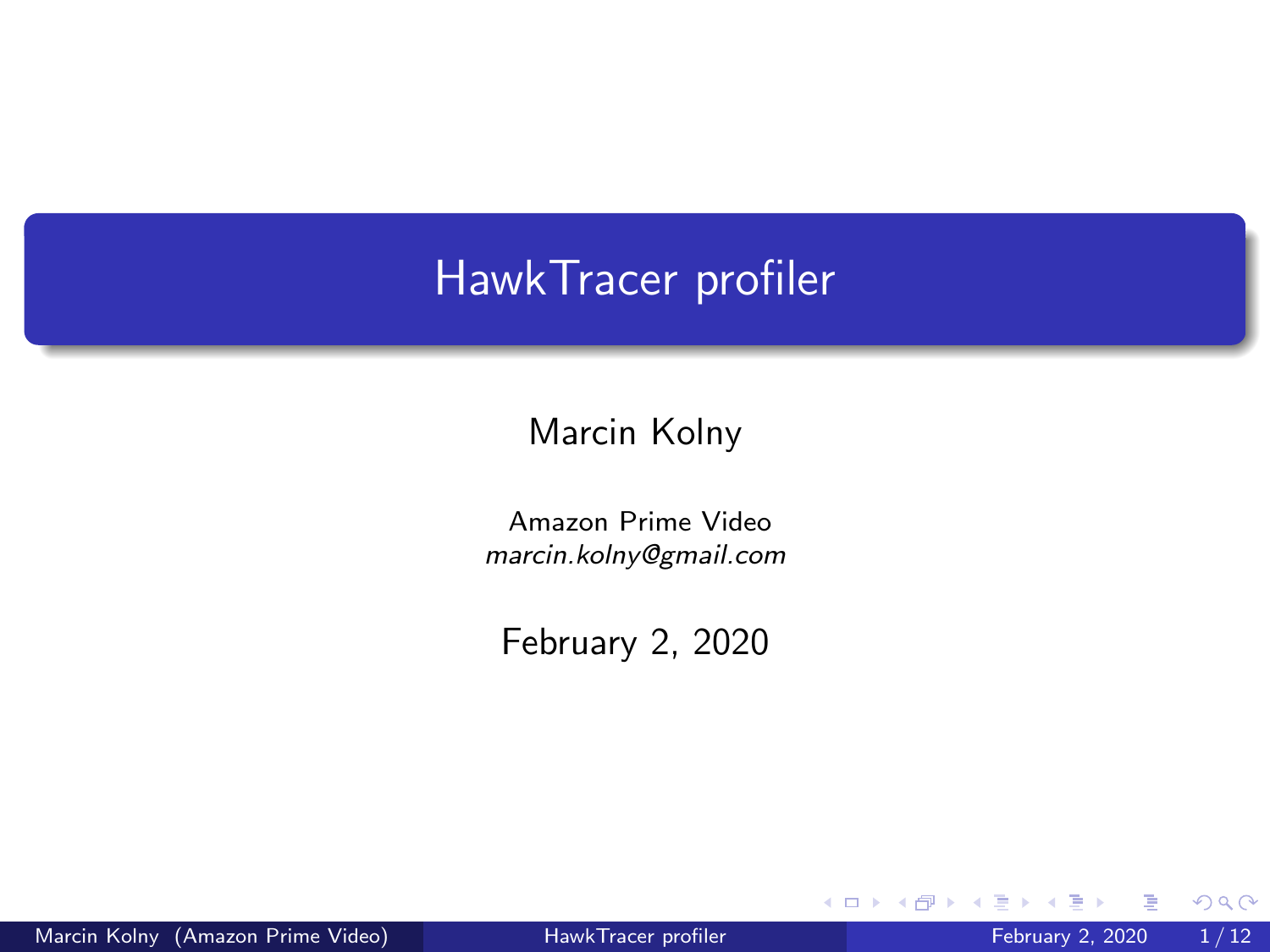## <span id="page-1-0"></span>Why do we need another profiler?

#### Environment:

- Limited access to the device
- Lack of development tools
- Various low-end platforms
- Various languages  $(C++$  for native, Lua and JavaScript for scripted)

| prime video |
|-------------|
|             |

4 0 8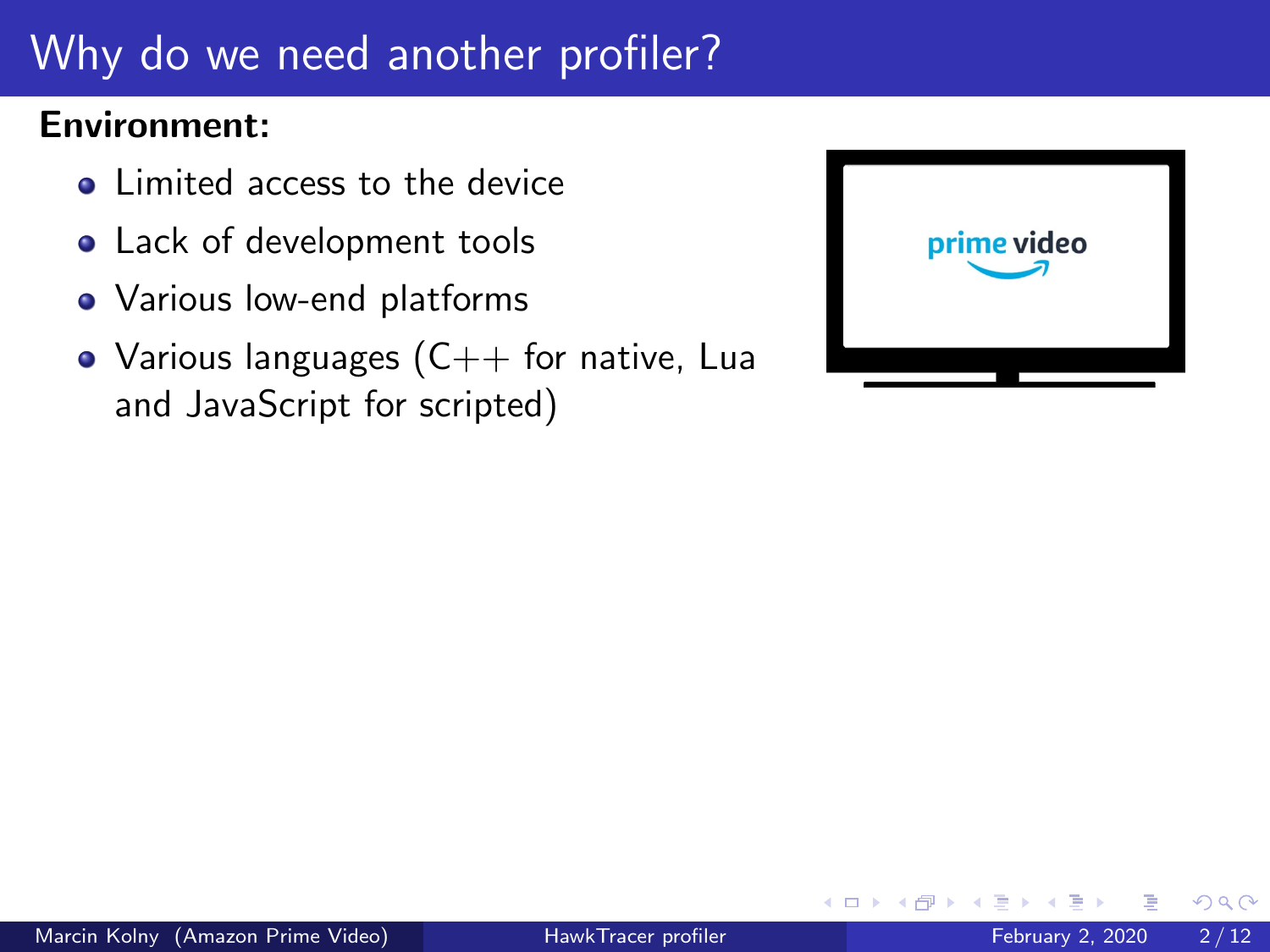## <span id="page-2-0"></span>Why do we need another profiler?

#### Environment:

- Limited access to the device
- Lack of development tools
- Various low-end platforms
- Various languages  $(C++$  for native, Lua and JavaScript for scripted)

#### HawkTracer features:

- User space & instrumentation based
- Written in C (and  $C_{++}$ ) but available for other languages
- Built-in to executable as a library ("install app" only)
- Low cost of porting (to SmartTVs/Consoles/Streaming Sticks/...)
- Measure timings as well as arbitrary resource usage
- Low overhead (lock-free when possible)
- Consistent user experience across all suppo[rte](#page-1-0)[d p](#page-3-0)[l](#page-0-0)[a](#page-1-0)[tf](#page-2-0)[o](#page-3-0)[rm](#page-0-0)[s](#page-12-0)

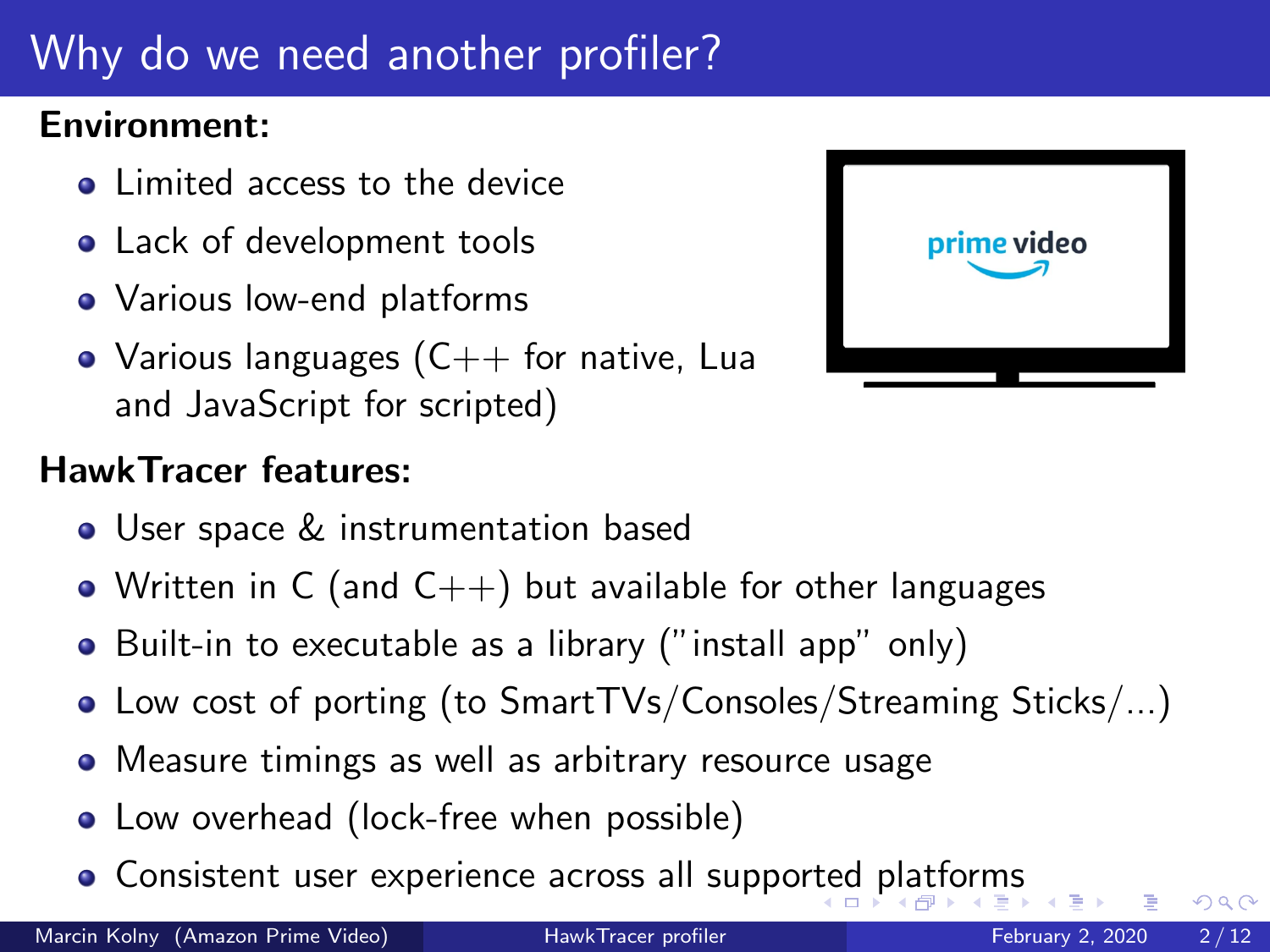## <span id="page-3-0"></span>High Level architecture



- Event base data unit (predefined or user-defined event types)
- HTDUMP stream binary stream (sent to a client over TCP / File / user-defined protocol)
- Client converts HTDUMP stream to human-readable representation

4 **D F**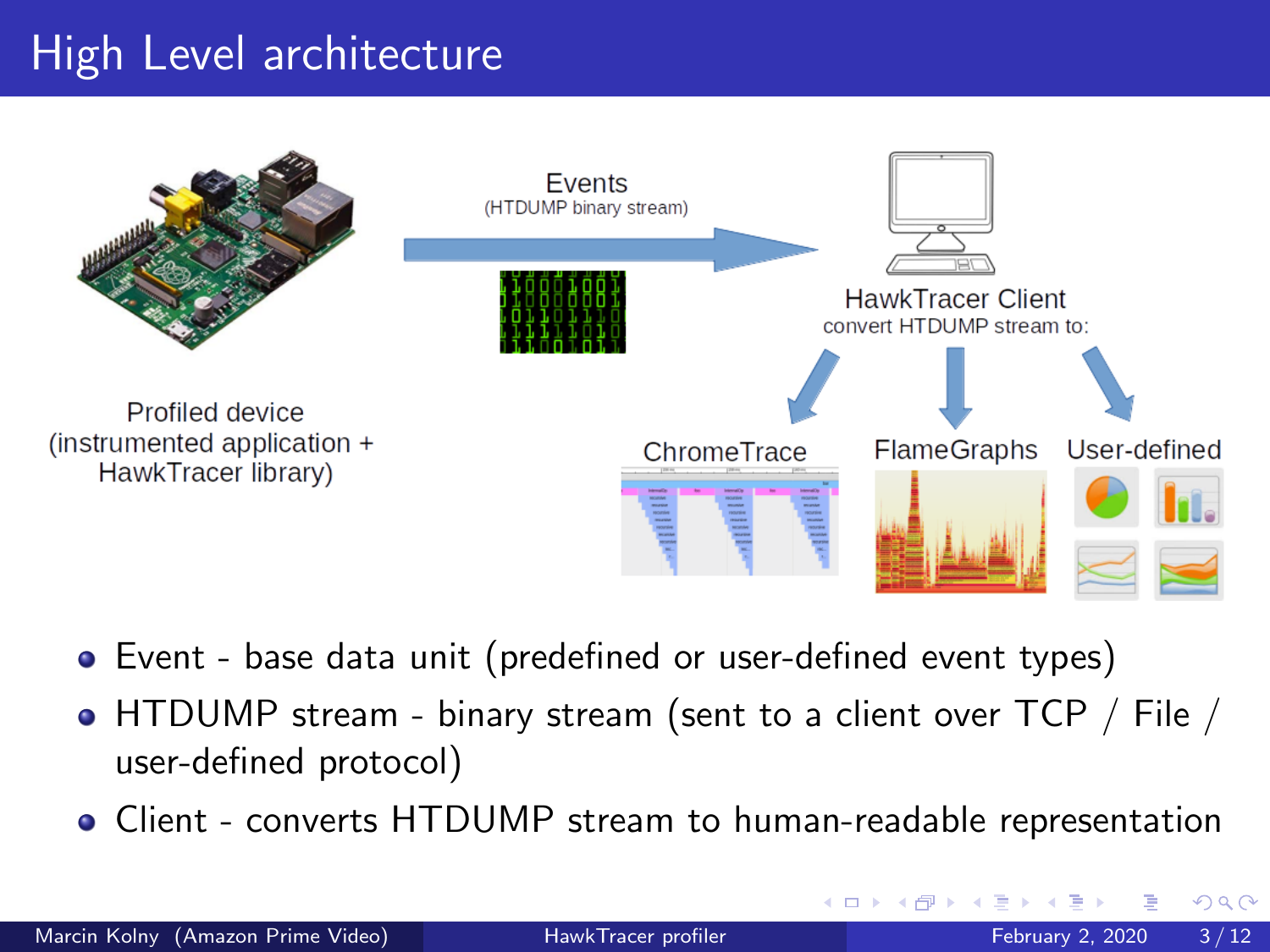## Data flow / component diagram



- Timeline event buffer, lock-free or thread-safe (up to the usecase)
- Event Listener processes batch of events (e.g. store to file, send over TCP/IP)
- Client library converts HTDUMP stream to list of Event structures

 $QQQ$ 

イロト イ押ト イヨト イヨト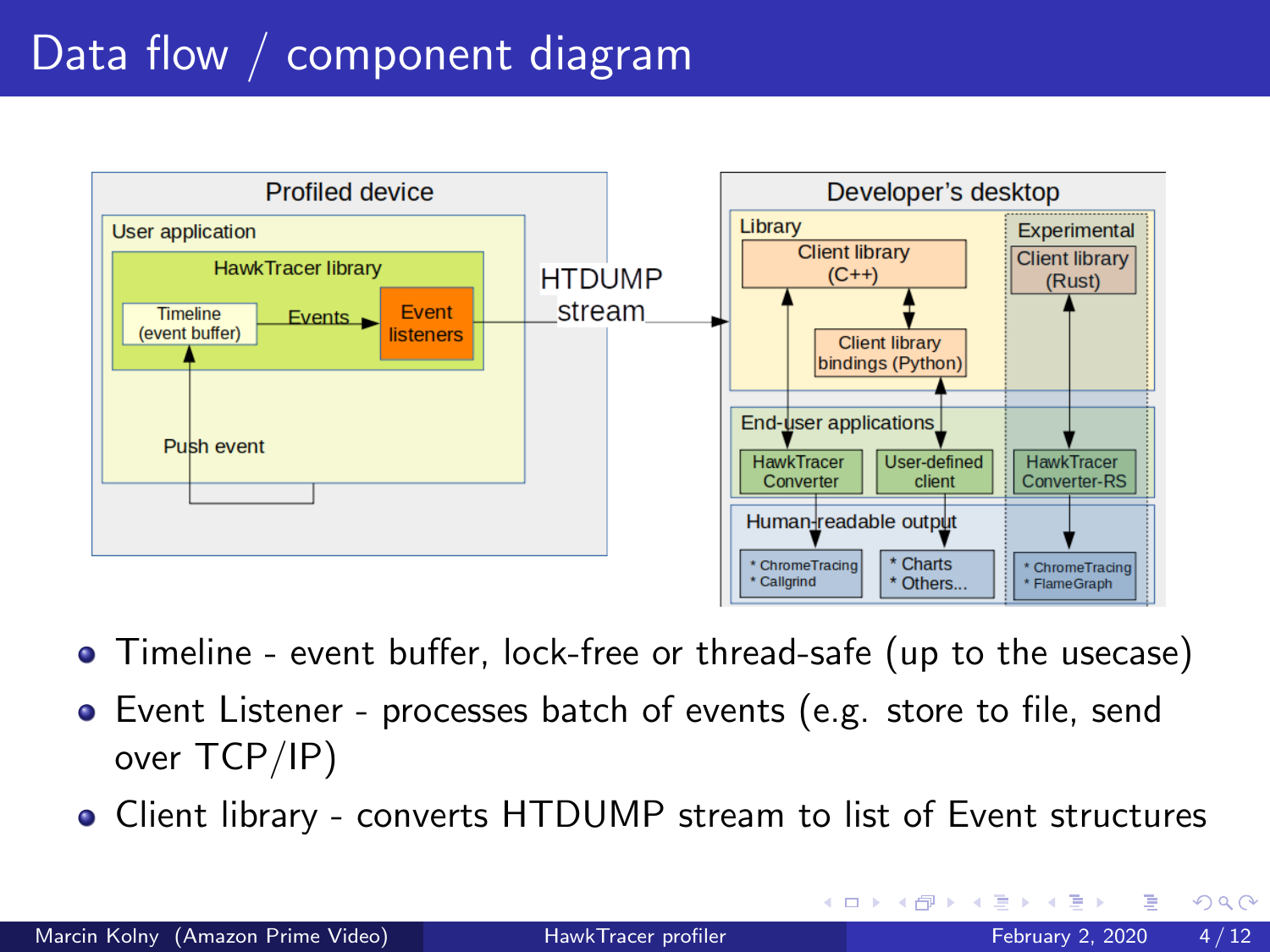- **•** predefined in the HawkTracer library
- recommended for most of the usecases
- per-thread instance (no locks required)
- ht\_global\_timeline\_get()

4 0 8

 $QQQ$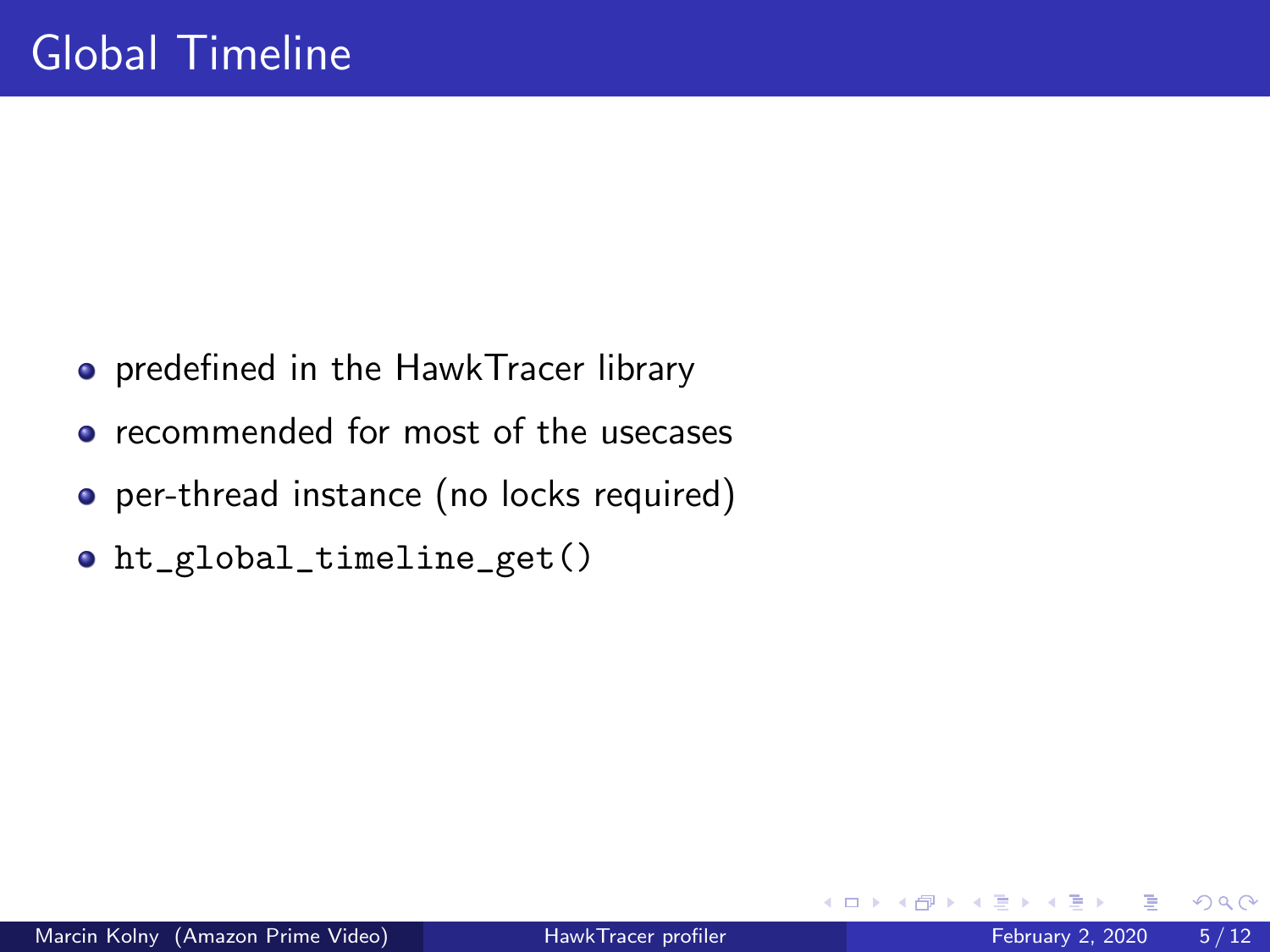#### Defining event types

- C structure with arbitrary fields
- **o** support for inheritance
- runtime structure introspection (using MKCREFLECT library)

```
HT_DECLARE_EVENT_KLASS (
  MyEvent, // Event class name
  HT Event , // Base event
  (INTEGER, uint8<sub>-t</sub>, field-1), // field definition (type, C type, field name)
  ( STRING, char *, field 2 ) // field definition (type, C type, field name)
  // Other fields ...
)
```
Converts to C structure and a few helper methods:

```
typedef struct {
  HT_Event base:
  uint8_t field-1:
  char* field_2;
} MyEvent ;
// Serializes event to HTDUMP format
size_t ht_MvEvent_fnc_serialize(
  HT_Event* event, HT_Byte* buffer);
                                                    typedef struct {
                                                      HT_EventKlass* klass:
                                                      uint64_t timestamp_ns :
                                                      uint64_t event_id;
                                                    } HT Event ;
                                                    // Information about the class structure
                                                    MKCREFLECT_TypeInfo*
                                                      m k c r e f l e c t _ g e t _ M y E v e n t _ t y p e _ i n f o ( void ) ;
```
Pushing event to a timeline:

HT\_TIMELINE\_PUSH\_EVENT(timeline, MyEvent, 28, "Hellow World!");

Marcin Kolny (Amazon Prime Video) [HawkTracer profiler](#page-0-0) February 2, 2020 6/12

 $QQ$ 

イロト イ母ト イヨト イヨト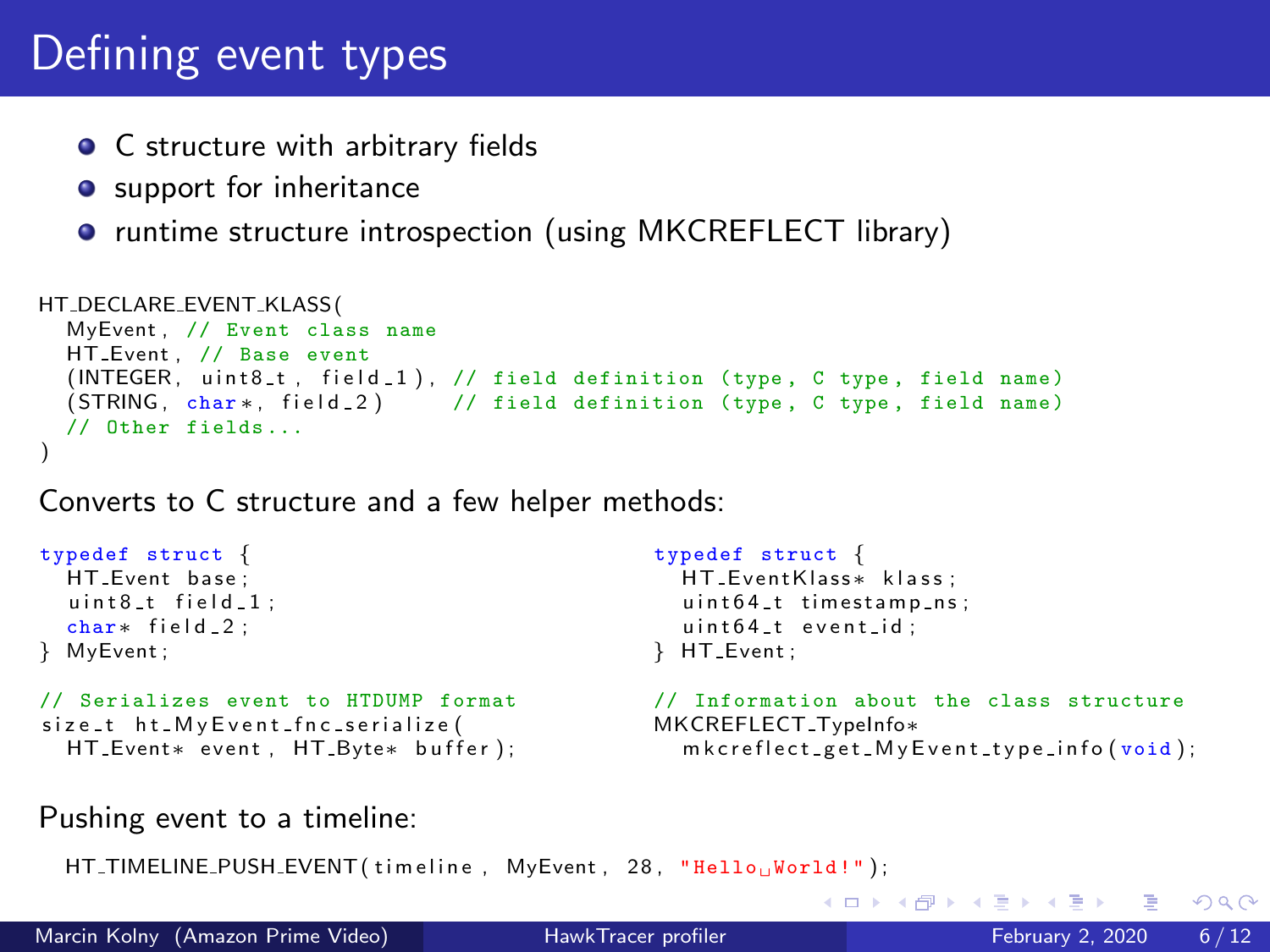## HTDUMP Event stream

#### • Metadata stream - information about event types

(transferred as HT\_EventKlassInfoEvent and HT\_EventKlassFieldInfoEvent events)

```
HT_EventKlassInfoEvent { \frac{1}{2} // 33 bytes<br>"type": U32(2) // 02 00 00 00
          "type": U32(2)                                 // 02 00 00 00<br>"timestamp": U64(394021837478301)  // 9D 19 A8 5B 5C 66 01 00
          "id" : U64 ( 3 8 ) // 26 00 00 00 00 00 00 00
          "info_klass_id" : U32(9)"event_klass_name": \text{Str}(\text{"MyEvent"}) // 4D 79 45 76 65 6E 74 00<br>"field count": U8(3) // 03
          "field_count" : <math>\cup</math>8(3)HT_EventKlassFieldInfoEvent {
    H T E v e n t K l a s s F i e l d I n f o E v e n t { // 49 bytes
" type " : U32 ( 3 ) // 03 00 00 00
          "timestamp": U64(394021837479489) // 41 1E A8 5B 5C 66 01 00<br>"id": U64(40) // 28 00 00 00 00 00 00 00
                                              1/ 28 00 00 00 00 00 00 00
          "
info_klass_id": U32(9) <br>"info_klass_id": U32(9) // 09 00 00 00
          " field_type " : S t r ( " uint8_t " ) // 75 69 6E 74 38 5F 74 00
" field_name " : S t r ( " field_1 " ) // 66 69 65 6C 64 5F 31 00
         "size": U64(1)<br>
"data tvpe": U8(99) \frac{1}{163}"data_type" : U8(99)}
    \nu ...
e Events stream
    MyEvent { \begin{array}{ccc} 1/7 & 34 \text{ bytes} \\ 1/7 & 34 \text{ bytes} \end{array}" type " : U32 ( 9 ) // 09 00 00 00
" timestamp " : U64 ( 3 9 4 0 2 1 8 3 7 5 0 4 1 7 7 ) // B1 7E A8 5B 5C 66 01 00
```

```
"id" : U64 ( 4 2 ) // 2A 00 00 00 00 00 00 00
 "field_1": U8(28) // 1C
 "field_2": Str("Hello<sub>u</sub>World!") // 48 65 6C 6C 6F 20 57 6F 72 6C 64 21 00
}
```
 $ORO$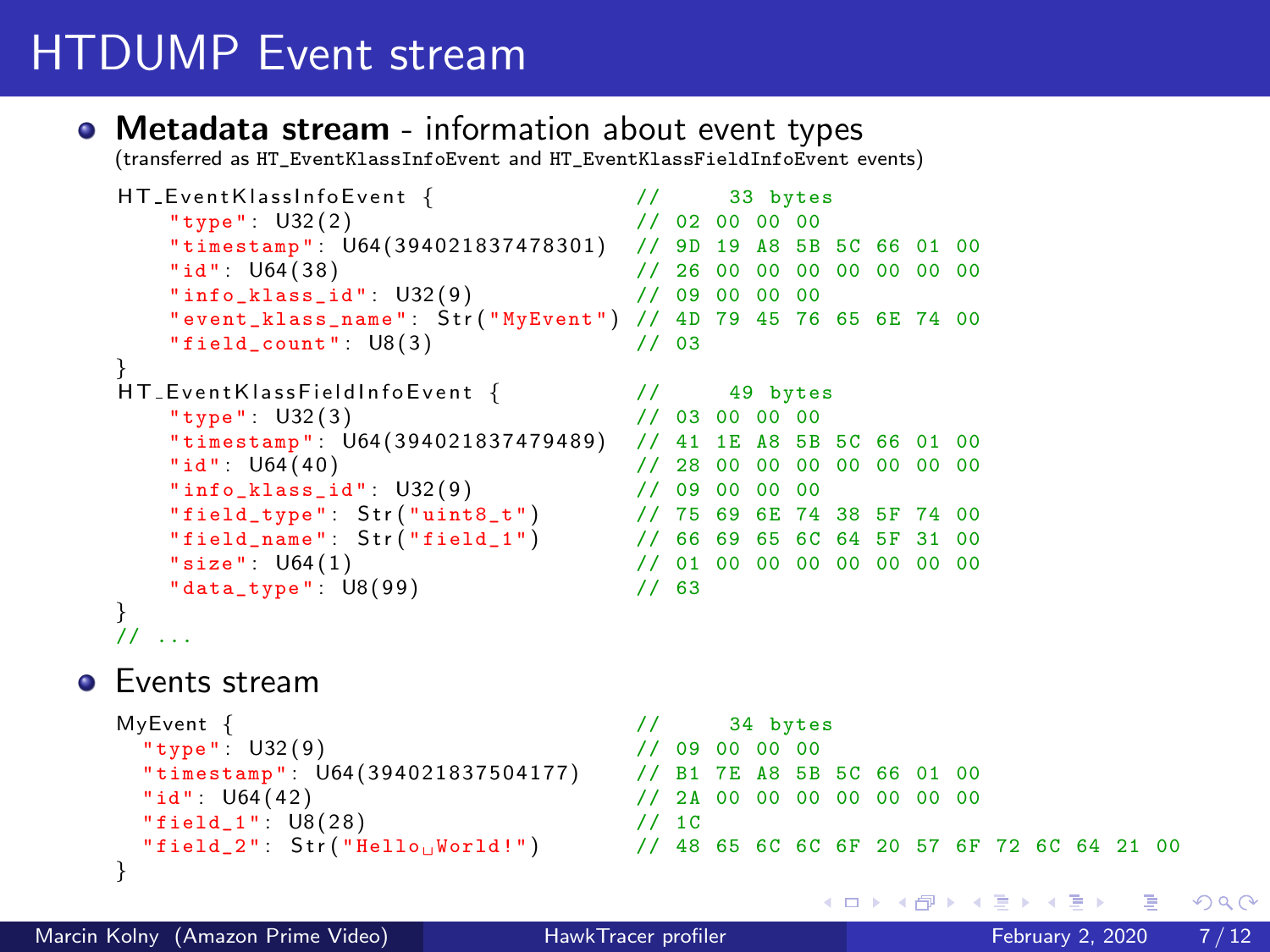#### Measuring time - predefined events

```
\bullet C / C++
     void foo(){
       HT_TRACE_FUNCTION(timeline);
       // HT_G_TRACE_FUNCTION () for Global Timeline
       // ...
       { // new scope
         HT\_TRACE( timeline, "custom<sub>ii</sub>label");
         // HT_G_TRACE (" custom label ") for Global Timeline
         // use HT_TRACE_OPT_* for better performance
        }
     }
```
#### • Python

from hawktracer.core import trace Qtrace # uses Global Timeline  $def$  foo $()$ : pass

#### **•** Rust

```
#[hawktracer(trace_this)] // uses Global Timeline
fn method_to_time()// ...
  { // new scope
    second\_tracenoint! (custom\_label):// ...
  }
```
4 **D F** 

AD > 4 E > 4 E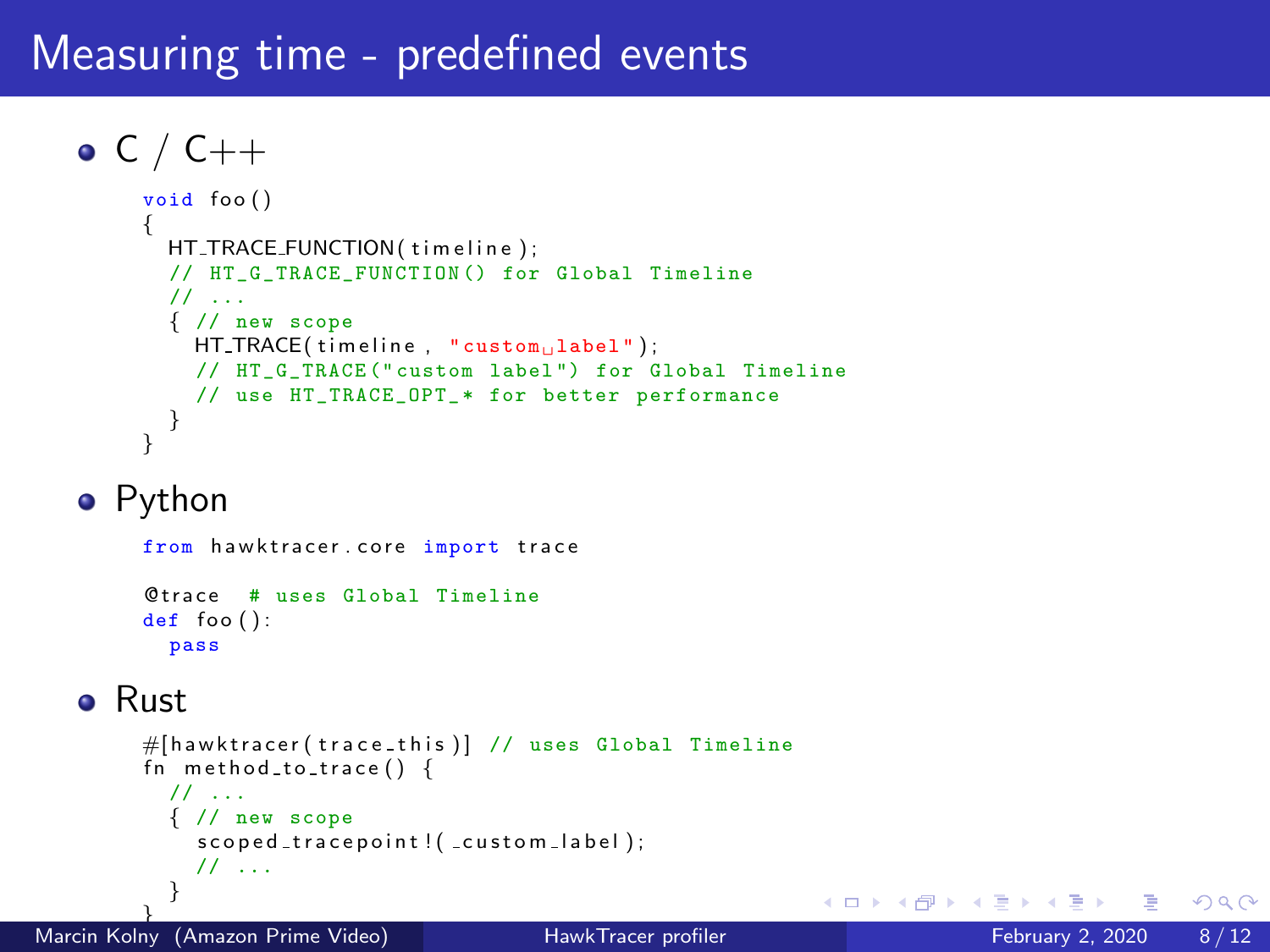## Demo - Real-time data stream Writing custom client

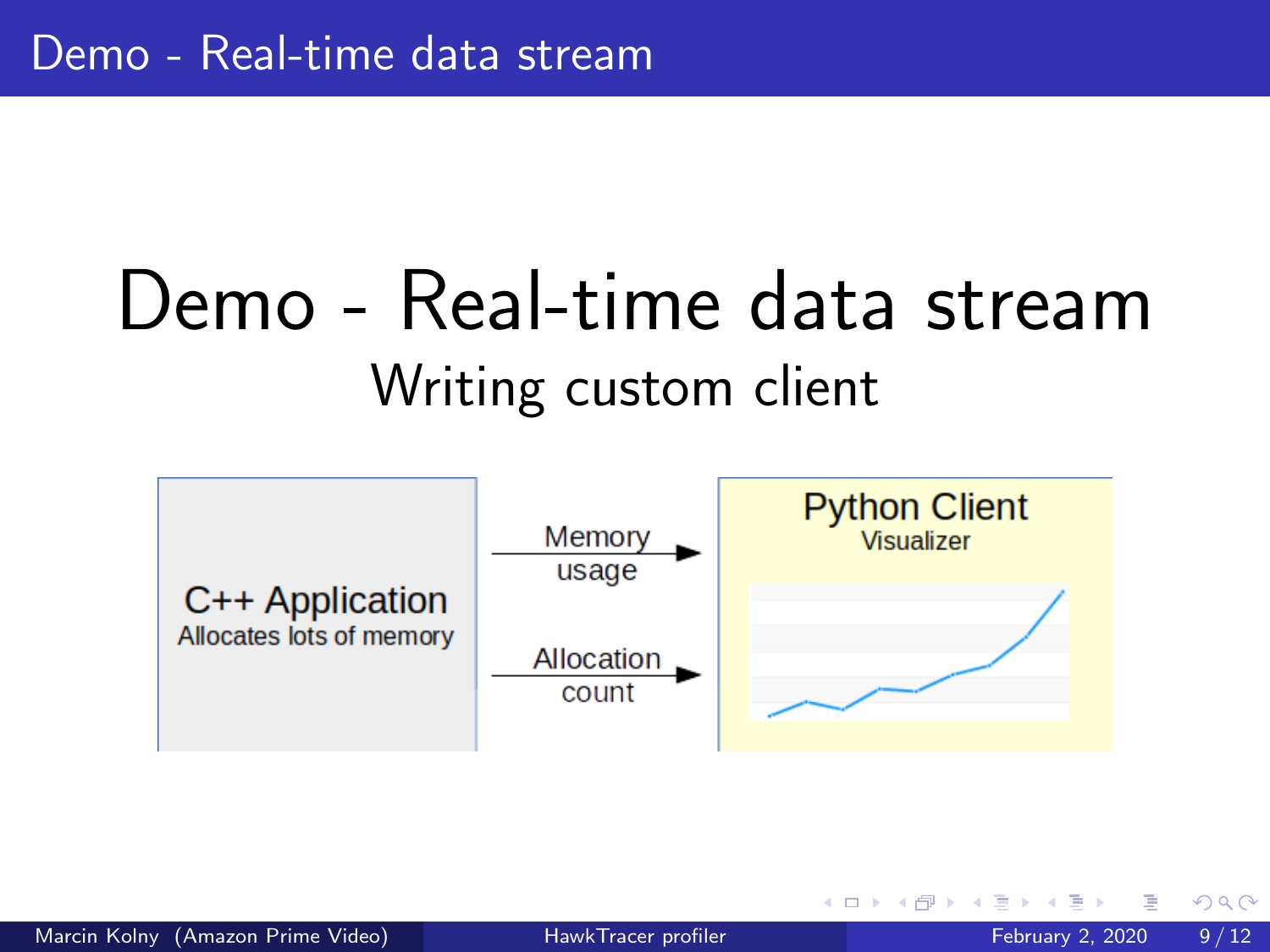# Demo - Cross-language project

Rust & Python & C



4 **D F**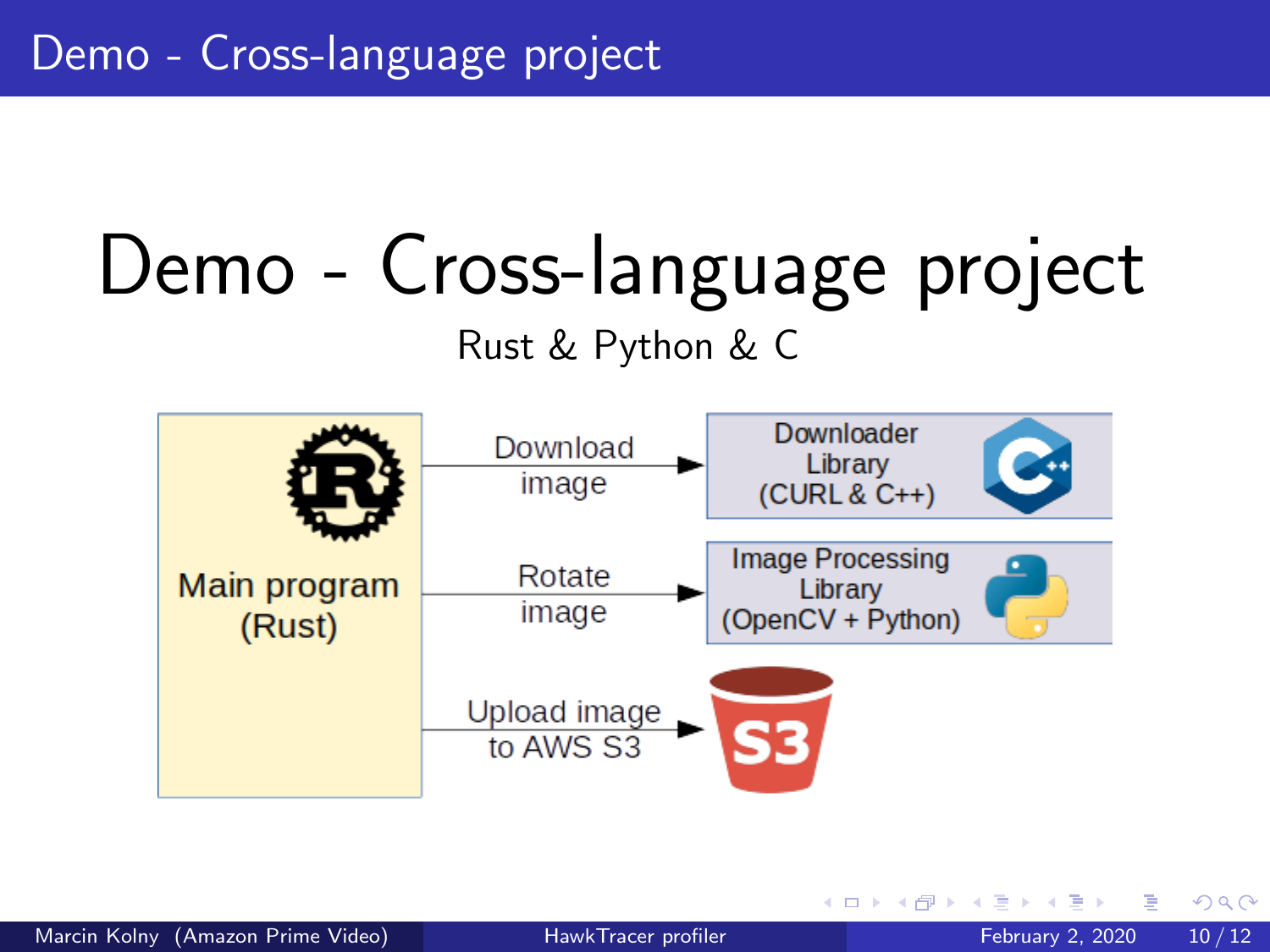- **•** Generic data viewer
- CTF support
- Bindings for more languages (JavaScript)
- Allow custom event type definitions from bindings

 $\bullet$  ...

4 **D F** 

 $QQ$